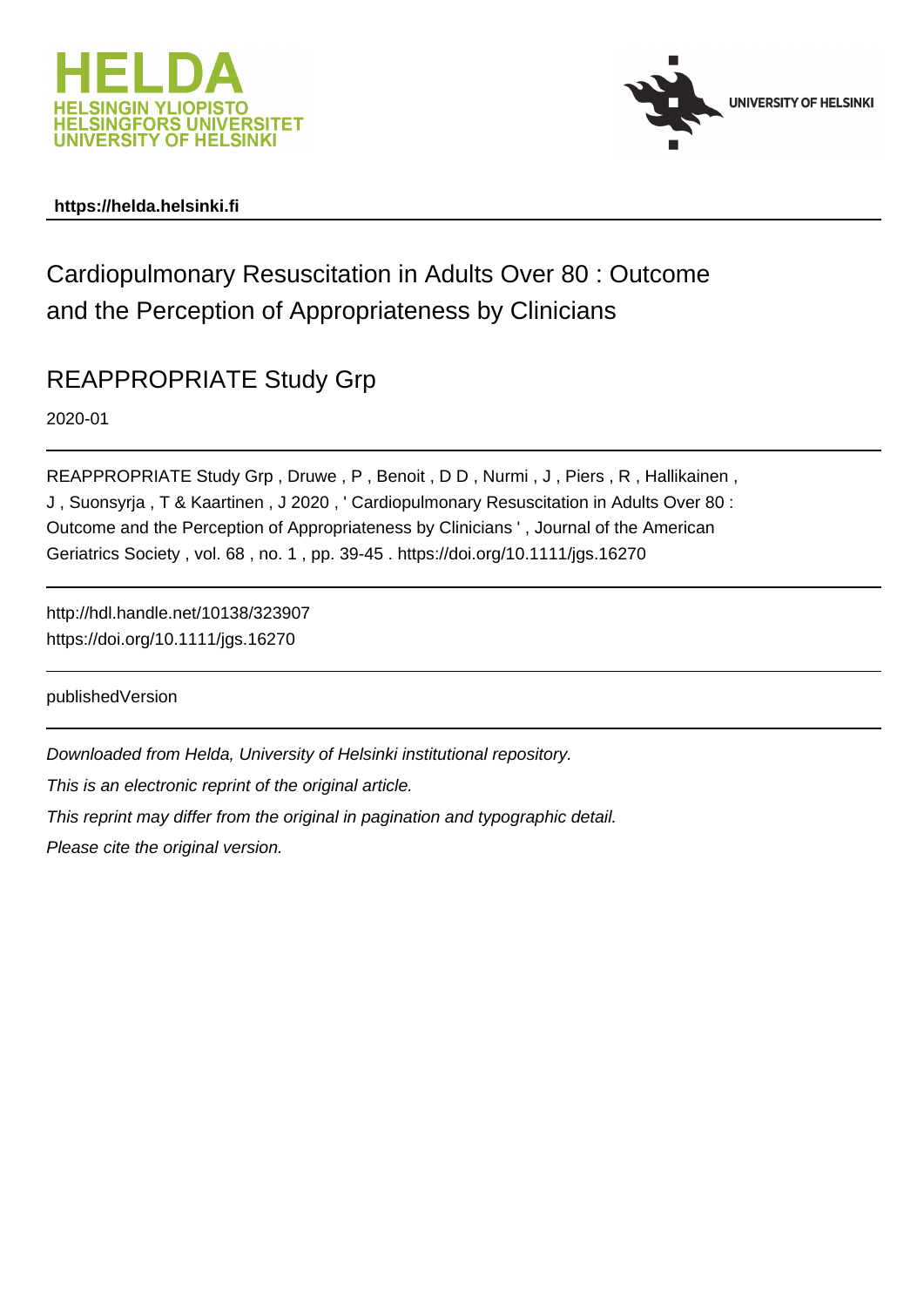# Cardiopulmonary Resuscitation in Adults Over 80: Outcome and the Perception of Appropriateness by Clinicians

Patrick Druwé, MD, \* D Dominique D. Benoit, MD, PhD, \* Koenraad G. Monsieurs, MD, PhD, † James Gagg, MA Oxf,<sup>‡</sup> Shinji Nakahara, MD, PhD,<sup>§</sup> Evan Avraham Alpert, MD,<sup>¶</sup> Hans van Schuppen, MD,<sup>∥</sup> Gábor Élo, MD, PhD,\*\* So } fie A. Huybrechts, MSc,† Nicolas Mpotos, MD, PhD,<sup>††</sup> Luc-Marie Joly, MD, PhD,<sup>‡‡</sup> Theodoros Xanthos, MD, PhD,<sup>§§</sup> Markus Roessler, MD, PhD,¶¶ Peter Paal, MD, MBA,∥∥ Michael N. Cocchi, MD,\*\*\* Conrad Bjørshol, MD, PhD,<sup>†††</sup> Jouni Nurmi, MD, PhD,<sup>‡‡‡</sup> Pascual Piñera Salmeron, MD,<sup>§§§</sup> Radoslaw Owczuk, MD, PhD,<sup>¶¶¶</sup> Hildigunnur Svavarsdóttir, MSc,<sup>IIIII</sup> Diana Cimpoesu, MD, PhD, \*\*\*\* Violetta Raffay, MD, PhD,†††† Gal Pachys, MD,‡‡‡‡ Peter De Paepe, MD, PhD,§§§§ and Ruth Piers, MD, PhD,  $^{\$$   $\$$   $\$$  on behalf of the REAPPROPRIATE study group<sup>†</sup>

See related editorial by [Monique Anderson Starks](https://doi.org/10.1111/jgs.16269)

OBJECTIVES: To determine the prevalence of clinician perception of inappropriate cardiopulmonary resuscitation (CPR) regarding the last out-of-hospital cardiac arrest (OHCA) encountered in an adult 80 years or older and its relationship to patient outcome.

DESIGN: Subanalysis of an international multicenter crosssectional survey (REAPPROPRIATE).

SETTING: Out-of-hospital CPR attempts registered in Europe, Israel, Japan, and the United States in adults 80 years or older. PARTICIPANTS: A total of 611 clinicians of whom 176 (28.8%) were doctors, 123 (20.1%) were nurses, and 312 (51.1%) were emergency medical technicians/paramedics. RESULTS AND MEASUREMENTS: The last CPR attempt among patients 80 years or older was perceived as appropriate

by 320 (52.4%) of the clinicians; 178 (29.1%) were uncertain about the appropriateness, and 113 (18.5%) perceived the CPR attempt as inappropriate. The survival to hospital discharge for the "appropriate" subgroup was 8 of 265 (3.0%), 1 of 164 (.6%) in the "uncertain" subgroup, and 2 of 107 (1.9%) in the "inappropriate" subgroup  $(P = .23)$ ; 503 of 564 (89.2%) CPR attempts involved non-shockable rhythms. CPR attempts in nursing homes accounted for 124 of 590 (21.0%) of the patients and were perceived as appropriate by 44  $(35.5\%)$  of the clinicians; 45  $(36.3\%)$  were uncertain about the appropriateness; and 35 (28.2%) perceived the CPR attempt as inappropriate. The survival to hospital discharge for the nursing home patients was  $0$  of  $107$   $(0\%)$ ;  $104$  of 111 (93.7%) CPR attempts involved non-shockable rhythms.

From the \*Department of Intensive Care Medicine, Ghent University Hospital, Ghent, Belgium; † Department of Emergency Medicine, Antwerp University Hospital, Antwerp, Belgium; ‡ Department of Emergency Medicine, Musgrove Park Hospital, Taunton and Somerset NHS Foundation Trust, Taunton, United Kingdom; <sup>§</sup>Teikyo University School of Medicine, Tokyo, Japan; ¶Emergency Department, Shaare Zedek Medical Center, Jerusalem, Israel;<br><sup>∥</sup>Department of Anesthesiology, Amsterdam UMC, University of Amsterdam, Amster Department of Anesthesiology, Amsterdam UMC, University of Amsterdam, Amsterdam, The Netherlands; \*\*Department of Anaesthesiology and Intensive Therapy, Semmelweis University, Budapest, Hungary; ††Faculty of Medicine and Health Sciences, Ghent University, Ghent, Belgium; ‡‡Department of Emergency Medicine, Rouen University Hospital, Rouen, France; §§European University, Nicosia, Cyprus, Hellenic Society of Cardiopulmonary Resuscitation, Athens, Greece; ¶¶Department of Anaesthesiology, University Medical Centre Göttingen, Göttingen, Germany; ∥∥Department of Anesthesiology and Critical Care Medicine, Hospitallers Brothers Hospital, Medical University Salzburg, Salzburg, Austria; \*\*\*Harvard Medical School, Department of Emergency Medicine and Department of Anesthesia Critical Care and Pain Medicine, Division of Critical Care, Beth Israel Deaconess Medical Center, Boston, Massachusetts; †††Department of Anesthesiology and Intensive Care, Stavanger University Hospital, The Regional Centre for Emergency Medical Research and Development (RAKOS), Department of Clinical Medicine, University of Bergen, Bergen, Norway; ##Emergency Medicine and<br>Services, Helsinki University Hospital and University of Helsinki, Helsinki, Finland Services, Helsinki University Hospital and University of Helsinki, Helsinki, Finland; §§§Hospital General Universitario Reina Sofia, Murcia, Spain; ¶¶¶Department of Anaesthesiology and Intensive Therapy, Medical University of Gdansk, Gdansk, Poland; ∥∥∥Akureyri Hospital and University of Akureyri, Akureyri, Iceland; \*\*\*\*University of Medicine and Pharmacy Gr.T. Popa and Emergency County Hospital Sf. Spiridon, Iasi, Romania; ††††Serbian Resuscitation Council, Novi Sad, Republic of Serbia; <sup>####</sup>Emergency Department, Sourasky Medical Center, Tel Aviv, Israel; <sup>\$\$\$\$</sup>Department of Emergency Medicine, Ghent University Hospital, Ghent, Belgium; and the <sup>¶¶¶</sup>Department of Geriatric Medicine, Ghent University Hospital, Ghent, Belgium.

Address correspondence to Patrick Druwé, Department of Intensive Care Medicine, Ghent University Hospital, Corneel Heymanslaan 10, Ghent, Belgium. E-mail: [patrick.druwe@ugent.be](mailto:patrick.druwe@ugent.be)

† Members of the REAPPROPRIATE study group are listed in the Acknowledgments.

DOI: 10.1111/jgs.16270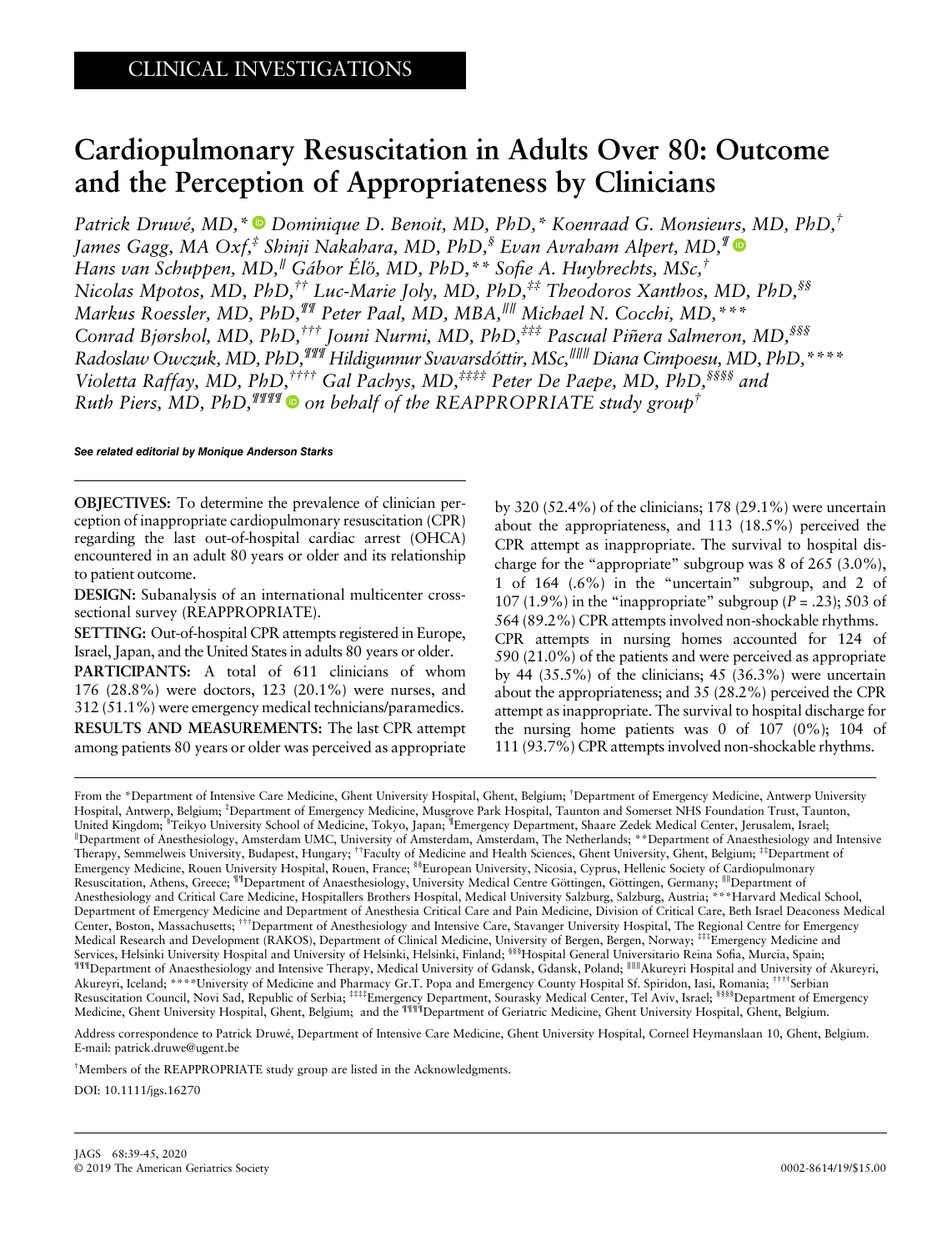Overall, 36 of 543 (6.6%) CPR attempts were undertaken despite a known written do not attempt resuscitation decision; 14 of 36 (38.9%) clinicians considered this appropriate, 9 of 36 (25.0%) were uncertain about its appropriateness, and 13 of 36 (36.1%) considered this inappropriate.

CONCLUSION: Our findings show that despite generally poor outcomes for older patients undergoing CPR, many emergency clinicians do not consider these attempts at resuscitation to be inappropriate. A professional and societal debate is urgently needed to ensure that first we do not harm older patients by futile CPR attempts. J Am Geriatr Soc 68:39-45, 2020.

Key words: out-of-hospital cardiac arrest; cardiopulmonary resuscitation; adults 80 and older; nursing homes; inappropriate care

The treatment of cardiac arrest in older patients poses significant clinical and ethical challenges. Worldwide, as life expectancy increases, more people are surviving to an older age. In the United States the number of citizens aged 65 or above is projected to more than double by 2060, amounting to 24% of the total population; the number of people aged 85 or older will have more than tripled up to nearly 20 million.<sup>1</sup> In the European Union, the percentage of people aged 65 or above relative to those aged 15 to 64 is projected to rise from 29.6% in 2016 to 51.2% in 2070.<sup>2</sup> In Japan, the proportion of inhabitants aged 65 or older is estimated to increase from 26.6% in 2015 to 30.0% in 2025.3

As a consequence of the aging of the population, emergency medicine clinicians are confronted with a rising number of out-of-hospital cardiac arrests (OHCAs). In Sweden the incidence rate of OHCAs among people 90 years or older more than doubled between 1992 and 2013 from 112.4 to 236.0 per 100 000 person-years.<sup>4</sup> In Japan the incidence rate of bystander-witnessed OHCAs among persons 80 years or older increased from 463 to 522 per 100 000 persons between 2005 and 2009.<sup>5</sup>

Although some reports suggest that age is an independent predictor of poor prognosis,<sup>6</sup> the largest study of OHCA in older persons did not demonstrate a significant difference in neurologic outcome with increasing age.<sup>4</sup> Because the number of cardiac arrests with an initial shockable rhythm decreases with increasing age,<sup>4,8</sup> unfavorable cardiac arrest characteristics, together with baseline comorbidities and frailty, are probably more relevant than age itself related to the expected prognosis.8 Most older patients have cardiac arrest characteristics that have been associated with a poor prognosis, such as non-shockable rhythms, unwitnessed arrest, or no bystander cardiopulmonary resuscitation (CPR). For example, in Japan approximately 74% of OHCA cases in patients aged 75 years or older have asystole as the initial rhythm.<sup>3</sup> As a result of these characteristics, the outcome of OHCA resuscitation in the older population is poor.

Nationwide CPR registries from Denmark and Sweden report a 30-day survival of OHCA among patients 80 years

or older between 2.0% and 4.1%, decreasing with increasing age.<sup>4,7</sup> Recently reported rates of 30-day good neurologic outcome in OHCA patients 85 years or older are between  $.5\%$  and  $1.9\%$ .<sup>8,9</sup> In Japan the improvement in favorable neurologic outcome after OHCA from 2005 to 2009 was not observed in patients 80 years or older.<sup>5</sup> As such, the ethical principle of nonmaleficence may be particularly relevant in this context, not only because of small chances of survival for this population, but also due to a high probability of injury during CPR and functional impairment in older people who survive an OHCA. Ethical decision making in the setting of cardiac arrest does not only include balancing benefits and harms but also entails accounting for the presumed wishes and treatment goals of patients who may attach great importance to their mental and physical abilities.<sup>10,11</sup> To uphold the basic principles of medical ethics, it is warranted to investigate how clinicians perceive their resuscitation practices. No large-scale studies have been conducted on how healthcare professionals think about the balance between benefit and harm of CPR in older patients.<sup>12</sup>

The aims of this study were to determine the prevalence of clinician perception of inappropriate CPR regarding the last (OHCA) encountered in an adult 80 years or older, and the relationship of this perception to patient outcome. Inappropriate CPR is defined as a resuscitation attempt that is disproportionate to the expected prognosis of the patient in terms of survival or quality of life.

# **METHODS**

# Study Design and Participants

This study is a subanalysis of the REAPPROPRIATE (Resuscitation Appropriateness) study, $13$  an international multicenter cross-sectional survey reporting the prevalence of perception of inappropriate CPR of the last cardiac arrest treated by doctors, nurses, and emergency medical technicians/paramedics working in emergency departments and the prehospital setting, and its relationship to patient outcome. After creating a network of national coordinators with a lead position in national or international scientific organizations or conducting research related to emergency medicine, 288 centers were recruited in 24 countries. More in-depth information on the study protocol can be found in an earlier publication.<sup>13</sup>

# Survey

The survey was modified based on a validated questionnaire used in the Appropriateness of Care in Intensive Care Units (APPROPRICUS) study<sup>14</sup> and extended to the setting of emergency medicine. A modified Delphi method was used to adjust the questionnaire that in its final version was translated into the language of each participating country using an adapted Brislin's method.<sup>15</sup> The national coordinators cooperated with the local investigators to ensure access to a secured study website. The data collection took place from March 2015 to November 2015.

# Description of the Survey

In addition to information about their demographic and professional background and working environment, clinicians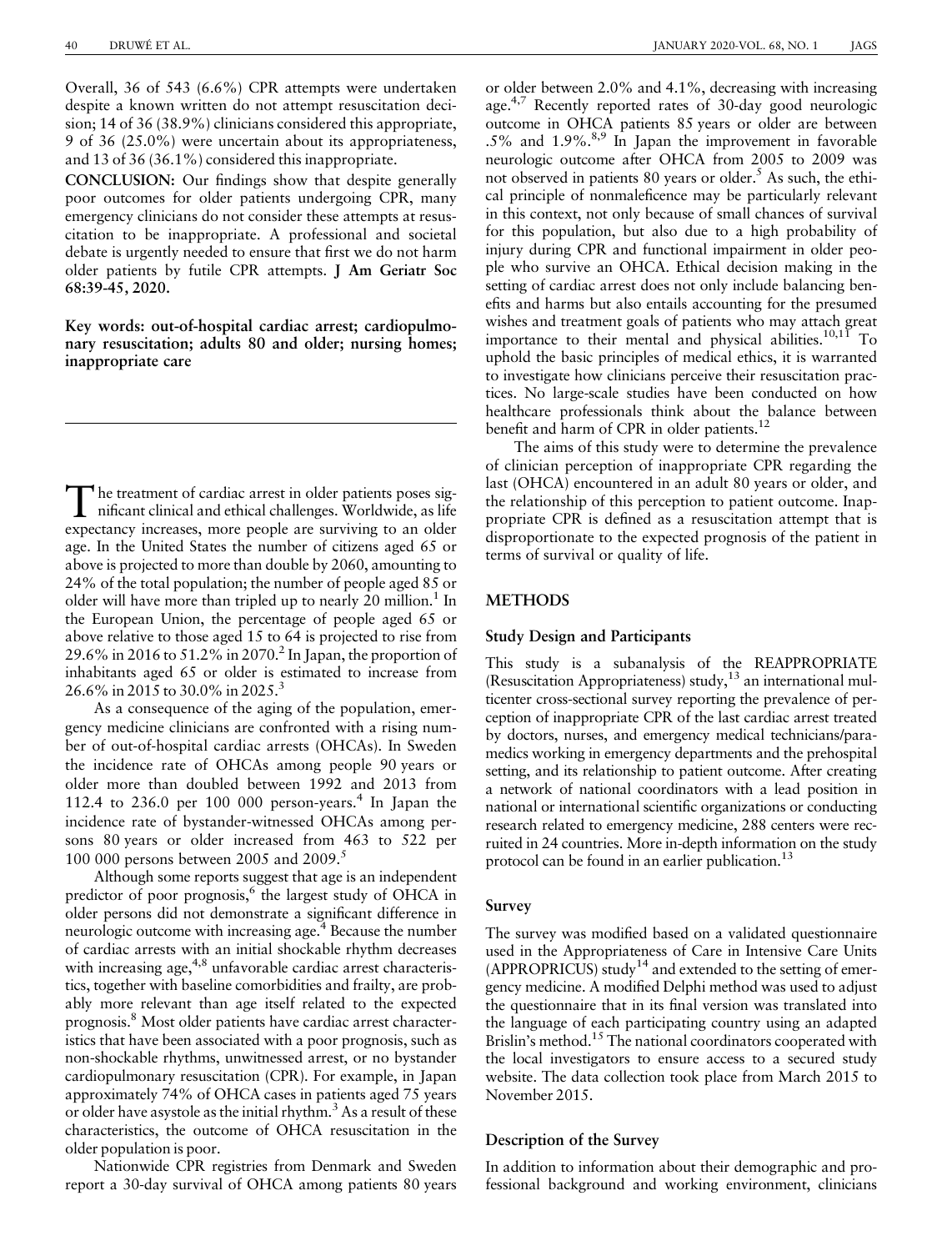

Figure 1. Flowchart of survey inclusion; prevalence of perception of (in)appropriateness or of uncertainty about (in)appropriateness of cardiopulmonary resuscitation(CPR); and survival to hospital discharge. [Color figure can be viewed at [wileyonlinelibrary.com](http://wileyonlinelibrary.com)]

were asked to recall their last CPR attempt and to answer first whether they "fully agreed with starting the resuscitation" (perception of appropriate CPR), "were unsure resuscitation should have been started" (uncertain about appropriateness of CPR), or "were sure resuscitation should not have been started" (perception of inappropriate CPR). Subsequently the

clinicians were asked about details of the resuscitation circumstances and whether the patient was discharged alive from the hospital.

The prevalence of perception of inappropriate CPR was defined as the percentage of clinicians reporting perception of inappropriate CPR in the last resuscitation they



Figure 2. Unfavorable cardiac arrest characteristics in patients 80 years or older versus appropriateness of cardiopulmonary resuscitation (CPR) outcome categories; and survival to hospital discharge. Initial rhythm status data missing for 47/611 patients; combined initial rhythm and witness status data missing for 107/611 patients; site of cardiac arrest status data missing for 21/611 patients; survival to hospital discharge data missing for 51/503 patients with non-shockable rhythm, 14/189 patients with unwitnessed non-shockable cardiac arrest and 17/124 patients in a nursing home. Survival to hospital discharge data are n/N (%).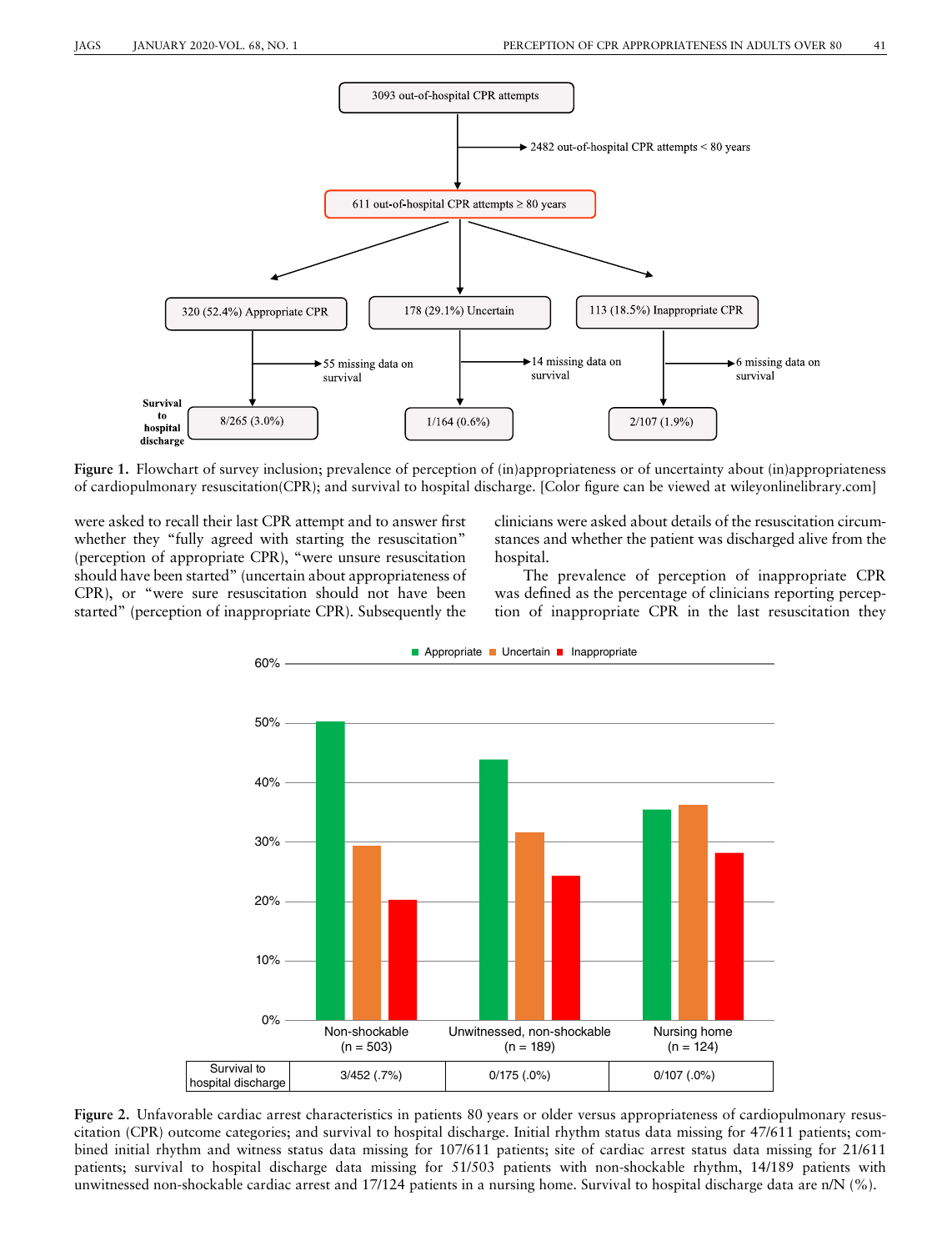attempted in the emergency department or prehospital setting.

# Statistical Analysis

To examine the relationship between the perception of appropriateness outcome categories and survival to hospital discharge,  $\chi^2$  tests were used. A P <. 05 was considered significant. Analyses were performed using IBM SPSS Statistics for Windows, v.24.0. (IBM Corp, Armonk, NY).

# Compliance with Ethical Standards

The study was approved by the institutional review board of each center according to the national legislation and the local requirements. In some countries, informed consent of the participating clinician was not required. To guarantee data safety, a HyperText Transfer Protocol secure website, [https://](https://reappropriate.eu) [reappropriate.eu](https://reappropriate.eu), was designed and signed by a trusted certificate authority, allowing encryption of all transferred data. The anonymity of the patient was guaranteed because all data regarding the CPR attempt were provided by the clinicians, and consultation of medical records was not requested.

# **RESULTS**

Of the 3093 CPR attempts in the prehospital setting registered in the REAPPROPRIATE study, 611 (19.8%) were in adults 80 years or older. These CPR attempts were reported by 176 of 611 (28.8%) doctors, 123 of 611 (20.1%) nurses, and 312 of 611 (51.1%) emergency medical technicians/paramedics.

The CPR attempt in persons 80 years or older was perceived as appropriate by 320 of 611 (52.4%) of the clinicians; 178 of 611 (29.1%) were uncertain about the appropriateness; and 113 of 611 (18.5%) perceived the CPR attempt as inappropriate. Outcome data were missing in 75 of 611 (12.3%) of the CPR attempts. The survival to hospital discharge was 11 of 536 (2.1%) in the whole cohort, 8 of 265 (3.0%) in the "appropriate" subgroup, 1 of 164 (.6%) in the "uncertain" subgroup, and 2 of 107 (1.9%) in the "inappropriate" subgroup ( $P = .23$ ) (Figure 1).

The initial rhythm status data were missing for 47 of 611 patients, and combined initial rhythm and witness status data were missing for 107 of 611 patients. Initial non-shockable rhythms accounted for 503 of 564 (89.2%) of the CPR attempts, and 189 of 447 (42.3%) were unwitnessed. Overall, 83 of 189 (43.9%) of these non-shockable unwitnessed CPR attempts were perceived as appropriate, clinicians were uncertain about the appropriateness in 60 of 189 (31.7%), and 46 of 189 (24.3%) were perceived as inappropriate. The survival to hospital discharge of unwitnessed arrests with an initial nonshockable rhythm was 0 of 175 (0%); outcome data of 14 patients were missing (Figure 2).

Initial shockable rhythms accounted for 61 of 564 (10.8%) of the CPR attempts, and 45 of 57 (78.9%) were witnessed; 32 of 45 (71.1%) of these shockable witnessed CPR attempts were perceived as appropriate. Clinicians were uncertain about the appropriateness in 11 of 45 (24.4%), and 2 of 45 (4.4%) were perceived as inappropriate. The survival to hospital discharge of witnessed arrests with an initial shockable rhythm was 2 of 31 (6.5%); outcome data of 14 patients were missing.

Table 1 lists the data regarding appropriateness of CPR outcome categories versus survival to hospital discharge for the different cardiac arrest characteristics.

CPR attempts for a nursing home resident accounted for 124 of 590 (21.0%) of the patients reported in this study. These CPR attempts were considered appropriate by 44 of 124 (35.5%) of the clinicians, 45 of 124 (36.3%) were uncertain about its appropriateness, and 35 of 124 (28.2%) perceived inappropriateness. The survival to hospital discharge was 0 of 107 (0%) for this group (Figure 2). An initial non-shockable rhythm was present in 104 of 111 (93.7%) of these CPR attempts, and 46 of 96 (47.9%) were both non-shockable and unwitnessed.

A total of 36 of 543 (6.6%) CPR attempts were undertaken despite the presence of a known written do not attempt resuscitation (DNAR) decision; 14 of 36 (38.9%) clinicians considered the CPR appropriate, 9 of 36 (25.0%) were uncertain about its appropriateness, and 13 of 36 (36.1%) considered this inappropriate. The survival to hospital discharge for the "appropriate" subgroup was 0 of 10  $(0\%)$ , 0 of 7  $(0\%)$  in

Table 1. Appropriateness of CPR Outcome Categories in Patients 80 Years or Older Versus Survival to Hospital Discharge for the Different Cardiac Arrest Characteristics

|                              | <b>Perception</b><br>$n/N$ (%) | <b>Hospital</b><br>survival<br>$n/N$ (%) | Ρ<br>value |
|------------------------------|--------------------------------|------------------------------------------|------------|
| All OHCAs for patients       | 611                            | 11/536 (2.1)                             | .23        |
| ≥80 v                        |                                |                                          |            |
| Appropriate                  | 320/611 (52.4)                 | 8/265(3.0)                               |            |
| Uncertain                    | 178/611 (29.1)                 | $1/164$ (.6)                             |            |
| Inappropriate                | 113/611 (18.5)                 | 2/107(1.9)                               |            |
| Non-shockable<br>Unwitnessed | 189/447 (42.3)                 | 0/175(0)                                 | NA         |
| Appropriate                  | 83/189 (43.9)                  | 0/74(0)                                  |            |
| Uncertain                    | 60/189 (31.7)                  | 0/57(0)                                  |            |
| Inappropriate                | 46/189 (24.3)                  | 0/44(0)                                  |            |
| Non-shockable<br>Witnessed   | 258/447 (57.7)                 | 3/227(1.3)                               | .69        |
| Appropriate                  | 147/258 (57.0)                 | 2/122(1.6)                               |            |
| Uncertain                    | 64/258 (24.8)                  | 1/60(1.7)                                |            |
| Inappropriate                | 47/258 (18.2)                  | 0/45(0)                                  |            |
| Shockable                    | 12/57 (21.1)                   | 0/10(0)                                  | NA         |
| Unwitnessed                  |                                |                                          |            |
| Appropriate                  | 8/12(66.7)                     | 0/7(0)                                   |            |
| Uncertain                    | 4/12(33.3)                     | 0/3(0)                                   |            |
| Inappropriate                | $0/12$ (.0)                    | 0/0(0)                                   |            |
| Shockable Witnessed          | 45/57 (78.9)                   | 2/31(6.5)                                | .56        |
| Appropriate                  | 32/45 (71.1)                   | 2/20(10.0)                               |            |
| Uncertain                    | 11/45 (24.4)                   | 0/10(0)                                  |            |
| Inappropriate                | 2/45(4.4)                      | $0/1$ (0)                                |            |

Note: Survival to hospital discharge data missing for 75/611 patients; combined initial rhythm and witness status data missing for 107/611 patients; survival to hospital discharge data missing for 14/189 patients with nonshockable unwitnessed arrest, 31/258 patients with non-shockable witnessed arrest, 2/12 patients with shockable unwitnessed arrest, and 14/45 patients with shockable witnessed arrest.

Abbreviations: CPR, cardiopulmonary resuscitation; NA, not applicable; OHCA, out-of-hospital cardiac arrest.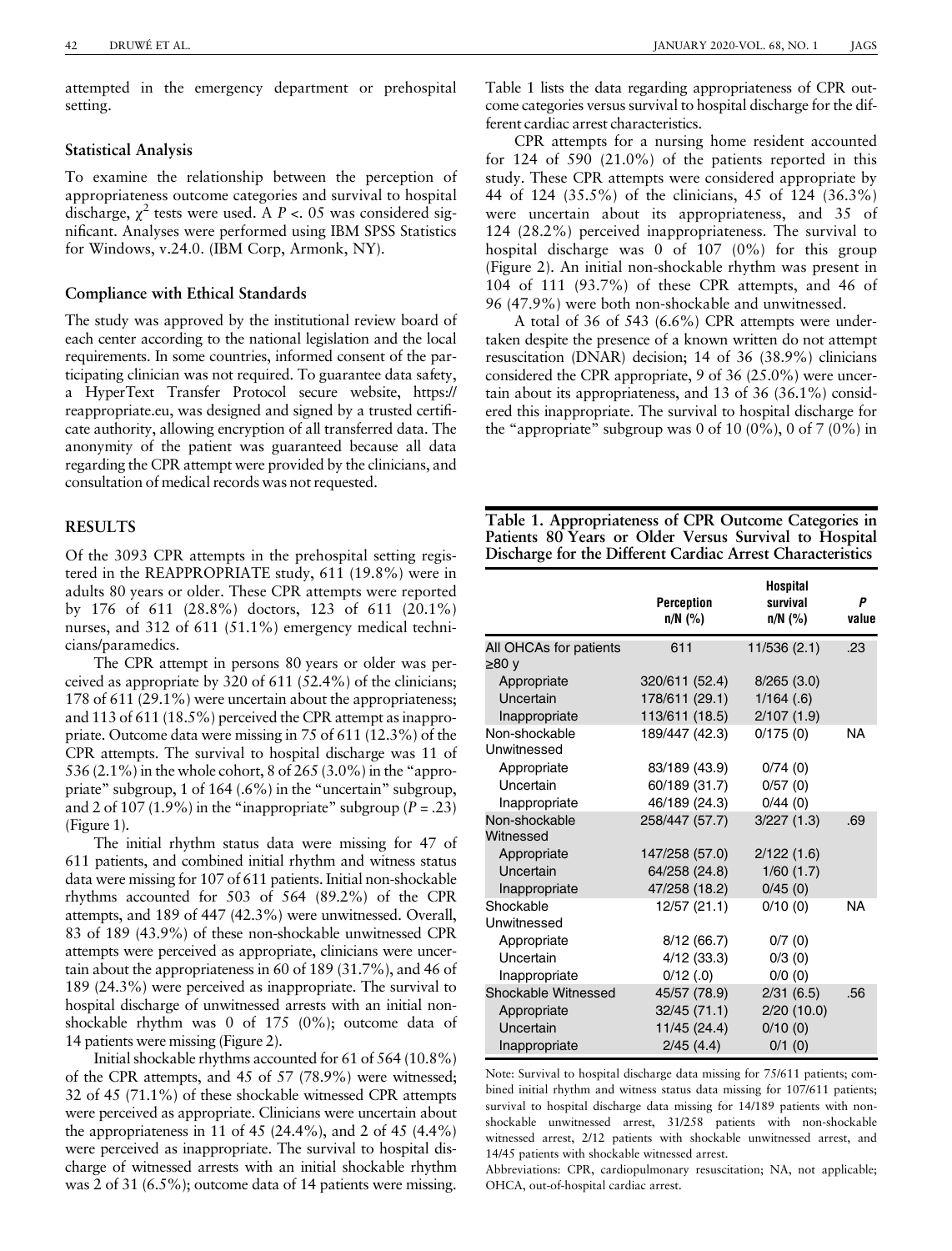the "uncertain" subgroup, and 1 of 12 (8.3%) in the "inappropriate" subgroup  $(P = .48)$ .

## DISCUSSION

Despite a poor outcome of CPR for OHCA in persons 80 years or older with an overall survival to hospital discharge of 2.1%, only 18.5% of the surveyed clinicians perceived their last CPR attempt as inappropriate. Even when confronted with an unwitnessed non-shockable cardiac arrest with a survival to hospital discharge of 0% in this study, not more than 24.3% of the clinicians perceived their CPR attempt as inappropriate. The low prevalence of perceptions of inappropriate CPR when resuscitating patients 80 years or older despite a very low survival rate may have several explanations.

First, it is possible that clinicians have insufficient knowledge of well-established unfavorable prognostic factors.16,17 Clinicians might be well aware of these factors but use denial of the poor outcome of the patient to avoid decision making or as a coping mechanism because they are not allowed to make these decisions themselves. In this case the basic principle of medical ethics "nonmaleficence" is violated because the CPR attempt is disproportionate to the expected prognosis of the patient in terms of survival or quality of life. When a patient has a cardiac arrest in dismal circumstances, attempting CPR can be interpreted as an unjustified disruption of the physical integrity of the patient because of the extremely low probability of survival.<sup>18</sup> Even in cases where the patient survives, significant residual cognitive and physical deficits are highly likely.19,20 This healthcare-induced vulnerability does not only affect the patient but also families that may experience prolonged suffering when they face a family member living a life incongruous to the person he or she was in the past.<sup>21</sup>

Second, clinicians may attempt CPR out of respect for the alleged autonomy of the patient assuming the patient desires CPR "by default." Data show that most older patients want CPR, but only a minority of patients want CPR under any circumstances, mostly rating significant mental and physical disability as important reasons to decline resuscitation.<sup>10,11</sup> As such, performing CPR with almost no chance of survival with a good neurologic outcome can be seen as dehumanization because it violates the dignity of the patient.<sup>18</sup> Refraining from CPR in these cases may allow the patient to die a good death, as the therapeutic goal switches from achieving return of spontaneous circulation (ROSC) to supporting the comfort of the patient and the family. $2^1$  In any case, the autonomy of the patient should be carefully balanced against the autonomy of the clinician who has no ethical obligation to offer inappropriate care.<sup>22,23</sup>

Third, current CPR guidelines and algorithms approach cardiac arrest management from a very technical perspective, only allowing the healthcare professional to refrain from resuscitation in cases of irreversible signs of death and leaving no space for clinical insight. $24$  Fear of litigation and legal concerns further promote this approach. $^{25}$ 

Lastly, the clinician may start the resuscitation attempt pending additional historical information such as total noflow or low-flow time, or comorbidities, and discussion with the family. When a very poor prognosis becomes

evident, the clinician may then decide to stop CPR but also consider the initial CPR initiation as appropriate in the context of the initial lack of information.

This study underscores that in patients of advanced age, all too often the ritual of CPR is performed regardless of prognosis, without knowing whether the patient desires it and without realizing that this may harm the patient and family. To attain a greater synergy between the clinician's perception of appropriateness of CPR and the expected patient outcome, we propose several interventions. Resuscitation team leaders should invite and take into account the opinion of their team members regarding the appropriateness of a CPR attempt, apart from their clinical role, especially when they are experienced.<sup>13</sup> Closed-loop systems assuring that all clinicians involved in a CPR attempt receive feedback on the patient's outcome will improve their clinical insight for future encounters. Within teams, time should be made for debriefing and interdisciplinary ethical reflection to improve decision making for the benefit of their patients.<sup>14,26</sup> More education about the outcomes, prognostic factors, and limitations of CPR is needed, not only for healthcare professionals but also for the lay community. Early discussions and realistic information regarding CPR are needed for true shared decision making and advance care planning. Once DNAR decisions are in place, the compliance of clinicians with it must be improved.<sup>25,27</sup> In our study, 39% of emergency medicine clinicians still found it appropriate to attempt CPR despite the presence of a known written DNAR decision.

The frequency of CPR attempts in the nursing home setting has been increasing. In Denmark, the frequency of OHCAs with a resuscitation attempt in nursing homes quadrupled from  $3.5\%$  in 2002 to  $16.5\%$  in 2014.<sup>28</sup> In Japan, the proportion of OHCAs treated in nursing homes increased from approximately 12% to almost 20% in a time span of approximately 5 years, partly attributed to an increase in the number of residents.<sup>7</sup> More than one-fifth of the registered cardiac arrest resuscitation attempts in our study took place in a nursing home, and the survival to hospital discharge for this subgroup was 0%. The worldwide reported outcome of OHCA in nursing homes is extremely poor with an average 30-day survival between 1.7% and 2.6%.8,28,29 In Hong Kong, only .07% of patients had a good neurologic outcome at 30 days reported.<sup>30</sup> In Australia, Andrew et al reported complete absence of good 12-month functional recovery after resuscitation of 2575 patients residing in a nursing home.<sup>29</sup> In this patient cohort, even more than in the general older population, a professional and societal debate based on real-life data around CPR seems warranted.

This study has several limitations. First, recall bias cannot be excluded. Also, despite prompt initiation of CPR, the perception of appropriateness might change when the outcome of the resuscitation attempt is known. We only asked for the clinician's perception after the incident, thus creating a risk of hindsight bias; however, the questionnaire was structured in such a way that the perception of (in) appropriateness was surveyed first, and questions concerning outcome were listed at the very end. The observed low prevalence of perception of inappropriate CPR in patients with a poor outcome emphasizes the "CPR by default" mindset of clinicians. In the main survey, statistical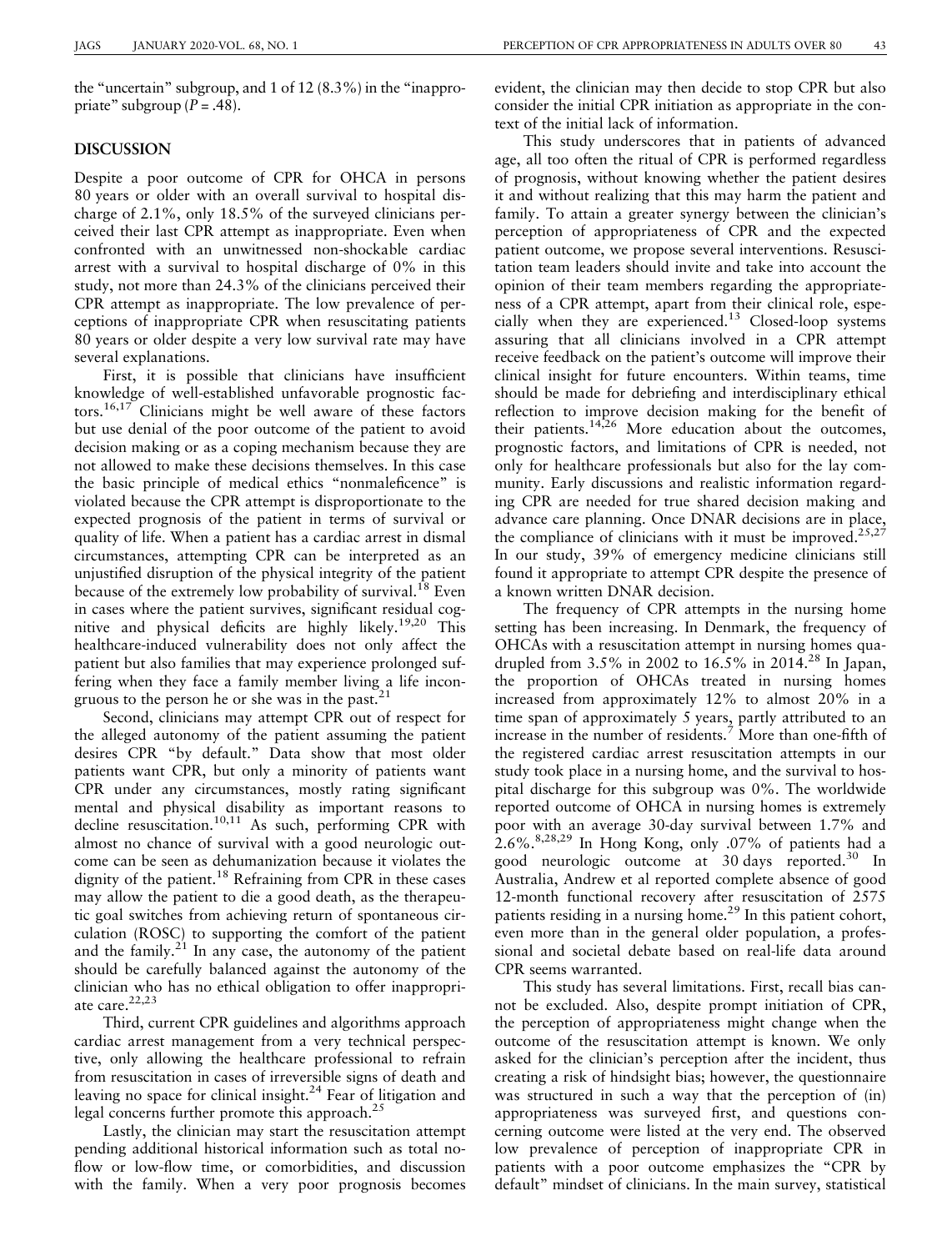adjustment for ROSC did not affect the findings.<sup>13</sup> Second, no linkage was made to medical records; therefore, data on survival to hospital discharge were provided solely by the clinician and were incomplete in some cases. Third, we cannot exclude that some clinicians reported on the same patient, which might influence the outcome results. However, due to the high turnover of staff within emergency services, we think this risk is small. The consistency of our outcome data with the literature also suggests a representative patient sample.<sup>8,9</sup> Lastly, we did not register the neurologic outcome of the survivors of the resuscitation attempt, thus certainly overestimating the outcome.

In conclusion, our findings show that despite an extremely poor outcome for older patients undergoing CPR, many emergency medicine clinicians do not consider these attempts at resuscitation to be inappropriate. CPR for patients of advanced age should be seen as a conditional therapy that may be worthwhile in some older patients with a shockable witnessed cardiac arrest but may cause significant suffering when applied in an undifferentiated way. A professional and societal debate is urgently needed to ensure that first we do not harm older patients by futile CPR attempts.

# ACKNOWLEDGMENTS

The collaborators of the REAPPROPRIATE study are Peter Paal, Michael Hill, Peter Spöttl, Geza Gemes, Wilhelm Grander, Christopher Rugg, Rudolf Likar, Theresa von Lutterotti, Walter Mitterndorfer, Karl Baumgartner, Helmut Trimmel, Florian Sator, Michael Pogatschnigg, Verena Rastner, Markus Luger, Adi Schinnerl, Wolfgang Fleischmann, Barbara Predl, Patrick Aigner, Rene Adler, Patrick Druwé, Sofie Huybrechts, Nicolas Mpotos, Kris Verbeeck, Jan Van den Broeck, Frederik Vandereyken, Robert Leach, Kurt De Kock, Geert Raveel, Erwin Van Damme, Sami Riahi, David Meuris, Jorge Engels, Guerisse Fabien, Marc Vranckx, Bernard Kreps, Filip Imbo, Barbara Vantroyen, Yves Maules, Marc Sabbe, Peter Jensen, Nima Hosseinpour Tabrizi, Pascal Vanelderen, Luc-Marie Joly, Sébastien Beaune, François-Xavier Ageron, Mathias Wargon, Eric Roupie, Pierre Gosse, Ali Faour, Grégory Duncan, Florence Dumas, Eric Wiel, Pierre Arnaud Fort, Laurent Jacquin, Arnaud Depil Duval, Fabrice Boishardy, Yonathan Freund, Claire Broche, Didier Giolito, Thierry Hervé, Alain Rozenberg, Benoit Jardel, Markus Roessler, Andreas Flemming, Nicolai Wiegand, Wolfgang Hagemann, Thorsten Müller, Melanie Selis, Marc Deußen, Andreas Callies, Jens Schiffner, Bernd Strickmann, Ulrich Schwille, Hans van Schuppen, Arjan Christenhusz, Frits Weijschede, Erwin Juffermans, Angelique Nienhuis, Wim Breeman, Esther Landman, Rob Vrusch, Sven Wouters, Steven Winkel, Eugene den Boer, Aart Ketelaar, Albert Hutten, Katinka Fokker, Karin van Ree, Peter Jan Mulder, Rini Lambregts, Conor Deasy, Peadar Gilligan, Tomas Breslin, Una Kennedy, Gabrielle O'Connor, Mark Doyle, Hilary Fallon, Fiona McDaid, James Gagg, Davy Yeung, Jonathan Benger, Victoria Stacey, Susan Dorrian, Stephen Haig, Sonia Byers, Chris McLauchlan, David Watson, Maria Robinson, Jason Kendall, Richard Whitfield, Theresa Foster, Anatolij Truhlář, Roman Skulec, Eva Smrzova, Jan Lejsek, Roman Gregor, Robin Sin, Jana Kubalova, Jaroslav Kratochvil, Jiri Zika, Hynek Fiala, Jaromir Koci, Stanislav Jelen, Gábor Élő, Péter Galgóczy, György Szabados, Péter

Temesvári, Attila Kálmán, László Zubek, Enikő Kovács, Domonkos Kiss, Mihály Valent, Péter Kanizsai, Radoslaw Owczuk, Tomasz Wilanowski, Lukasz Zemojtel, Maciej Dubieniecki, Anna Ingielewicz, Piotr Wozniak, Robert Galazkowski, Diana Cimpoesu, Fernando Sirbu, Violetta Raffay, Dusan Milenkovic, Štefan Trenkler, Viliam Dobiáš, Michal Ilavský, <sub>Kubica</sub> Bajerovská, Dana Kubová, Juraj Patras, Marios Ioannides, Marios Georgiou, Theodoros Xanthos, Philipos Venetsanos, Georgios Adamos, Dimitrios Barouxis, Georgios Karlis, Athanasios Chalkias, Pascual Piñera Salmeron, Maria Angelez Leciñena, Coral Suero, Pablo Herrero, Miquel Sanchez, Juan Gonzalez del Castillo, Carmen del Arco, Francisco Ezponda, Pere Llorens, Carmen Boque, Javier Millan, Pablo Fernandez, Julian Mozota, Javier Povar, Ricardo Juarez, Jordi Puiguriguer, Carmen Navarro, Clotilde Agüero, Esther Gorjon, Tania Monteagudo, Fernando Saenz, Ignacio Gomez, Alberto Picabea, Salvador Espinosa, Jouni Nurmi, Jan-Erik Palviainen, Juhani Tavasti, Juhana Hallikainen, Ville Suonperä, Timo Suonsyrjä, Johanna Kaartinen, Sanna Hoppu, Hildigunnur Svavarsdóttir, Anton Berg Carrasco, Hrafnhildur Lilja Jonsdóttir, Njáll Pálsson, Sigrún Pétursdóttir, Helga Pálmadóttir, Jón Pálmi Óskarsson, Oddur Ólafsson, Conrad Bjørshol, Joseph Acterberg, Lillyanne Blindheim-Rødal, Martin Hauge, Sven Ytreland, Jon Erik Steen-Hansen, Thomas Wilson, Kristoffer Næss, Lisa Kurland, Pia Malmquist, Jakob Lundager Forberg, Therese Djärv, Pablo Aguilera Fuenzalida, Barbara Lara, Evan Avraham Alpert, Gal Pachys, Todd Zalut, Giora Weiser, Refael Strugo, Eli Jaffe, David Krispil, Dagan Schwartz, Ravit Raitter, Deena Zimmerman, Efrat Tzadik, Samuel Markowitz, Oren Wacht, Shinji Nakahara, Nobuhiro Inagaki, Hiroyuki Hanada, Ken-ichi Takahoko, Masatoshi Negishi, Hisao Matsushima, Hideki Kano, Teppei Koyama, Tetsuro Takegami, Youichi Yanagawa, Masahiro Harada, Mitsuhiro Yasuda, Kensuke Inaba, Yuichiro Sakamoto, Hisashi Yamashita, Masato Honma, Seizan Tanabe, Sho Nachi, Tatsuya Nodagashira, Fumitaka Matoh, Tomohiro Takahashi, Yoshihisa Sode, Keibun Liu, Chikara Yonekawa, Teruhiro Inoue, Tatsunori Sumi, Tomomichi Kan'o, Tomohisa Shoko, Ken Ishikura, Shuichi Suzuki, Masafumi Kishimoto, Kazuhiro Katsuhara, Tetsuya Yumoto, Tetsuro Nishimura, Tomoki Yamada, Takayuki Otani, Kosuke Yoshida, Motohiro Nakamura, Shuji Uemura, Kougaku Umezawa, Shunsuke Nakamura, Takahiko Sugino, Taichiro Tsunoyama, Tomoyuki Endo, Masamichi Nishida, Masaharu Yagi, Motoki Fujita, Jack Arends, Michael Buonadonna, Kenji Narikawa, Tetsuya Sakamoto, Michael N. Cocchi, Clifton Callaway, Scott Goldberg, Susan Wilcox, David Gaieski, Stephen Sanko, and Tarina Kang. Full details are listed in Data S1.

The European Resuscitation Council Research Net was helpful in facilitating the European part of our research network.

Conflict of Interest: James Gagg received honoraria from Boehringer Ingelheim within the last 3 years. Conrad Bjørshol is employed by the Regional Competence Centre for Acute Medicine in Western Norway (RAKOS) with financial support from the Norwegian Directorate of Health. He has participated in Global Resuscitation Alliance meetings sponsored by the Laerdal Foundation for Acute Medicine, TrygFonden, and EMS2018. The other authors have declared no conflicts of interest for this article.

Author Contributions: Patrick Druwé, Dominique D. Benoit, Koenraad G. Monsieurs, Ruth Piers, Sofie